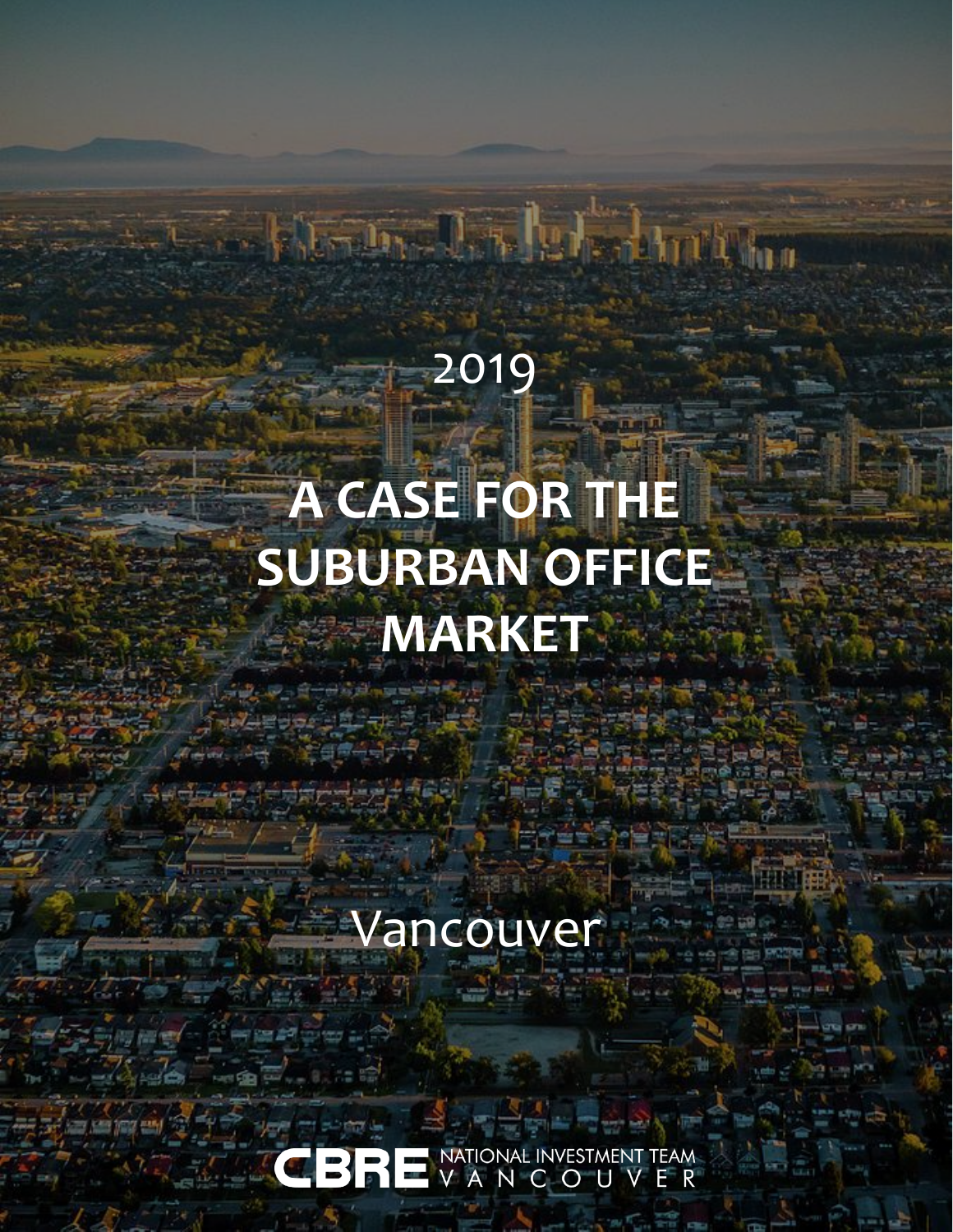# **Underlying Drivers of Supply and Demand**

After a revised forecast, **B.C. is projected to lead the nation in GDP growth throughout 2020**. The approval of LNG Canada's \$40 billion natural gas export project is the catalyst for increased GDP growth of 2.4% projected throughout both 2019 and 2020. It is estimated that the construction of both the export terminal and pipeline will create 10,000 jobs for the province. With over 35% of provincial jobs being concentrated in the city of Vancouver, demand for housing and rentals in the city is set to increase. Combined with record low unemployment levels of 4.3%, B.C. is poised to experience wage growth amid the upcoming labour demand, helping to support affordability in the suburban housing and rental market.

**Migration remains a key driver behind the strength of the B.C. suburban real estate market**. Approximately 30,000 – 60,000 net new migrants settle in B.C. each year, with international migration accounting for 79.3% of B.C.'s annual population growth. Vancouver's population growth continues to outpace both provincial and national levels at 6.5% year-over-year compared to 4.2% and 2.2%, respectively. Ranked the worlds  $6<sup>th</sup>$  most livable city in 2019 by Forbes, Vancouver's livability continues to fuel both inter-provincial and international migration. **The Metro Vancouver suburbs will be the only affordable option for many of the new immigrants settling in B.C.** Source: Statistics Canada

**Vancouver's robust technology sector will continue to be a significant driver of demand for the suburban office market.** Vancouver's standing as a technology hub will continue to fuel the city's population growth through the attraction of high-skilled immigrants. As a testament to the strength of the Vancouver market, the city ranked #1 in high-tech software/services job growth out of the top 30 tech markets across North America, beating out cities such as San Francisco and Seattle for the top position.

The effects of growth in the technology sector are already being felt in the suburban office market. **With limited space remaining in the downtown core, tech tenants are increasingly moving to submarkets, driving rental rate growth in those areas.** Vancouver's Broadway Corridor was ranked third in rent growth amongst 30 of North America's top technology submarkets. The continuation of market conditions in the downtown position the suburban office market for strong future performance.



FORECAST — 10,000 20,000 30,000 40,000 50,000 60,000 2001 2003 2005 2007 2009 2011 2013 2015 2017 2019 202<sup>1</sup> Net International Migration

#### HIGH-TECH SOFTWARE/SERVICES JOB GROWTH

|                 | <b>GROWTH RATE</b> |                     | NEW HIGH-TECH JOBS |                        |  |
|-----------------|--------------------|---------------------|--------------------|------------------------|--|
|                 |                    | Current Previous    |                    | New Jobs As a % of New |  |
|                 | Period             | Period              | Added              | Office Jobs            |  |
| Market          |                    | 2017 & 18 2015 & 16 | 2017 & 18          | 2017 & 18              |  |
| 1 Vancouver     | 29.5%              | 17.9%               | 13,600             | 55.5%                  |  |
| 2 San Francisco | 24.7%              | 38.5%               | 19,947             | 84.7%                  |  |
| 3 Toronto       | 23.9%              | 17.7%               | 30,200             | 72.6%                  |  |
| 4 Seattle       | 23.7%              | 19.1%               | 34,536             | 131.2%                 |  |
| 5 Austin        | 22.5%              | 22.8%               | 10,517             | 60.4%                  |  |
|                 |                    |                     |                    |                        |  |

Source: U.S. Bureau of Labour Statistics, Statistics Canada, CBRE Research, Q2 2019

#### Rent Growth Top Tech Submarket Q2 2017 vs. Q2 2019

|                        | - 28.1%                        |
|------------------------|--------------------------------|
|                        |                                |
|                        |                                |
|                        | $-16.8%$                       |
| East Cambridge (BOS) - | $-16.3%$                       |
|                        | Source: CBRE Research, Q2 2019 |

#### Provincial Real GDP Growth, 2020 Forecast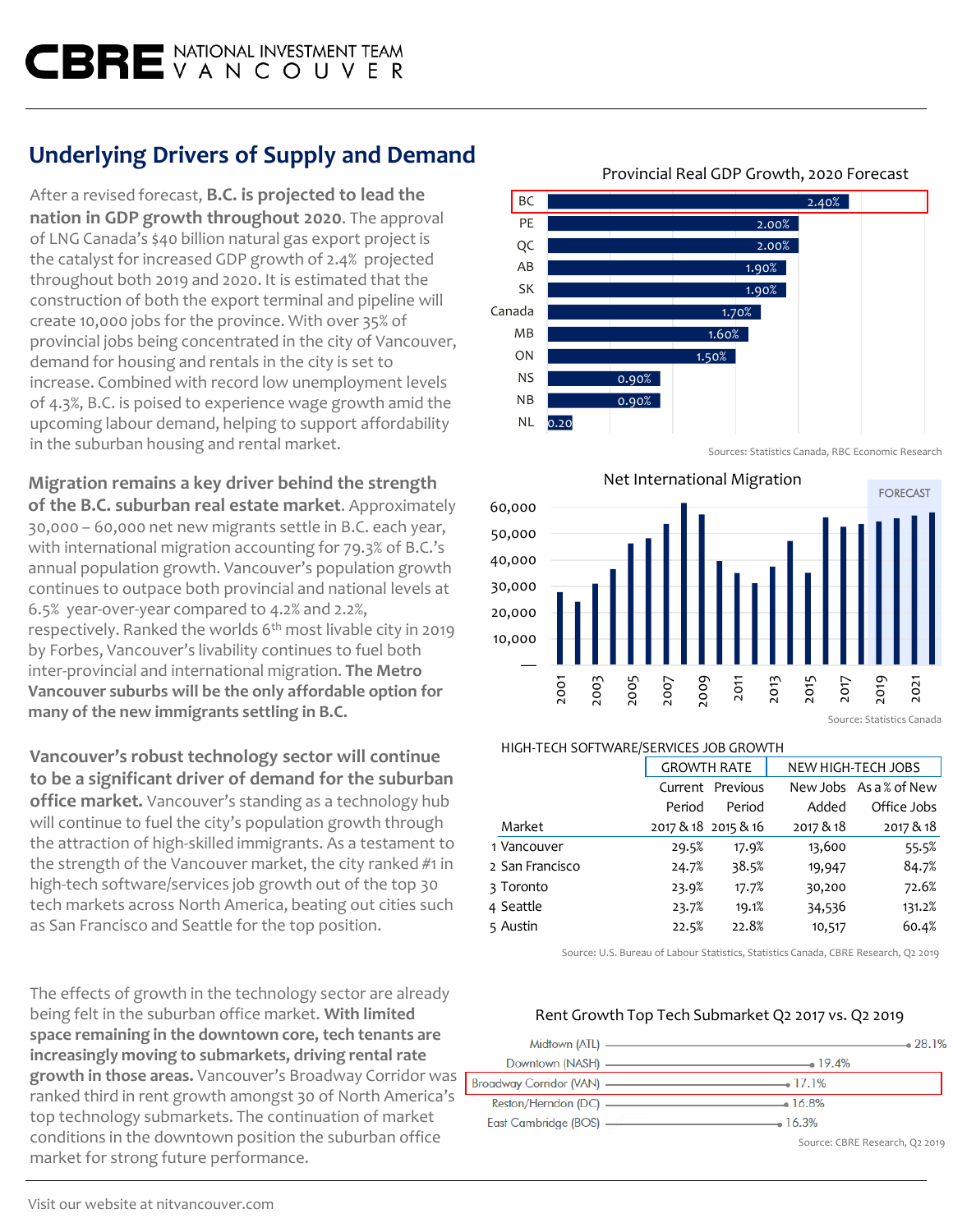## **Vacancy Rates Have Never Been Lower**

#### Downtown Office Vacancy, Q3 2019

| Q3 2019        | <b>All Classes</b> | <b>Class AAA</b> | <b>Class A</b> | Class B | <b>Class C</b> |
|----------------|--------------------|------------------|----------------|---------|----------------|
| Inventory (SF) | 24.0 M             | 5.7 $M$          | 6.8 M          | 6.8 M   | 4.4 M          |
| Vacancy Rate   | 2.4%               | 2.1%             | 2.5%           | 1.3%    | 4.3%           |

**Vacancy rates in the downtown core continue to be pushed to record lows** due to high tenant demand and a lack of supply currently in the market. This downward trend on vacancy has an upward force on rents, as rental rates in the downtown office market continue to rise and remain among the fastest growing rents in North America.

Downtown Vancouver Historical and Forecast Vacancy, Q3 2019



While developers have reacted to the high demand for downtown office space by planning new developments, approved projects are still over two years away. This next wave will deliver **3.9 million square feet of new office space to the market with over 70% of all new supply already pre-leased.** 

**Of the total pre-leasing that has been completed to date approximately 74% is net new absorption, attesting to the high desirability of the Vancouver market.** This figure includes both tenants that are new to the Vancouver market, and those that are expanding their footprint within the city. The high degree of absorption for new product, coupled with the fact that **there are only three office spaces greater than 20,000 SF available in existing downtown product** (two of which are under offer!) means that there is virtually zero office space available in the downtown. This lack of availability has pushed occupiers out of the supply constrained downtown and into the suburban markets.



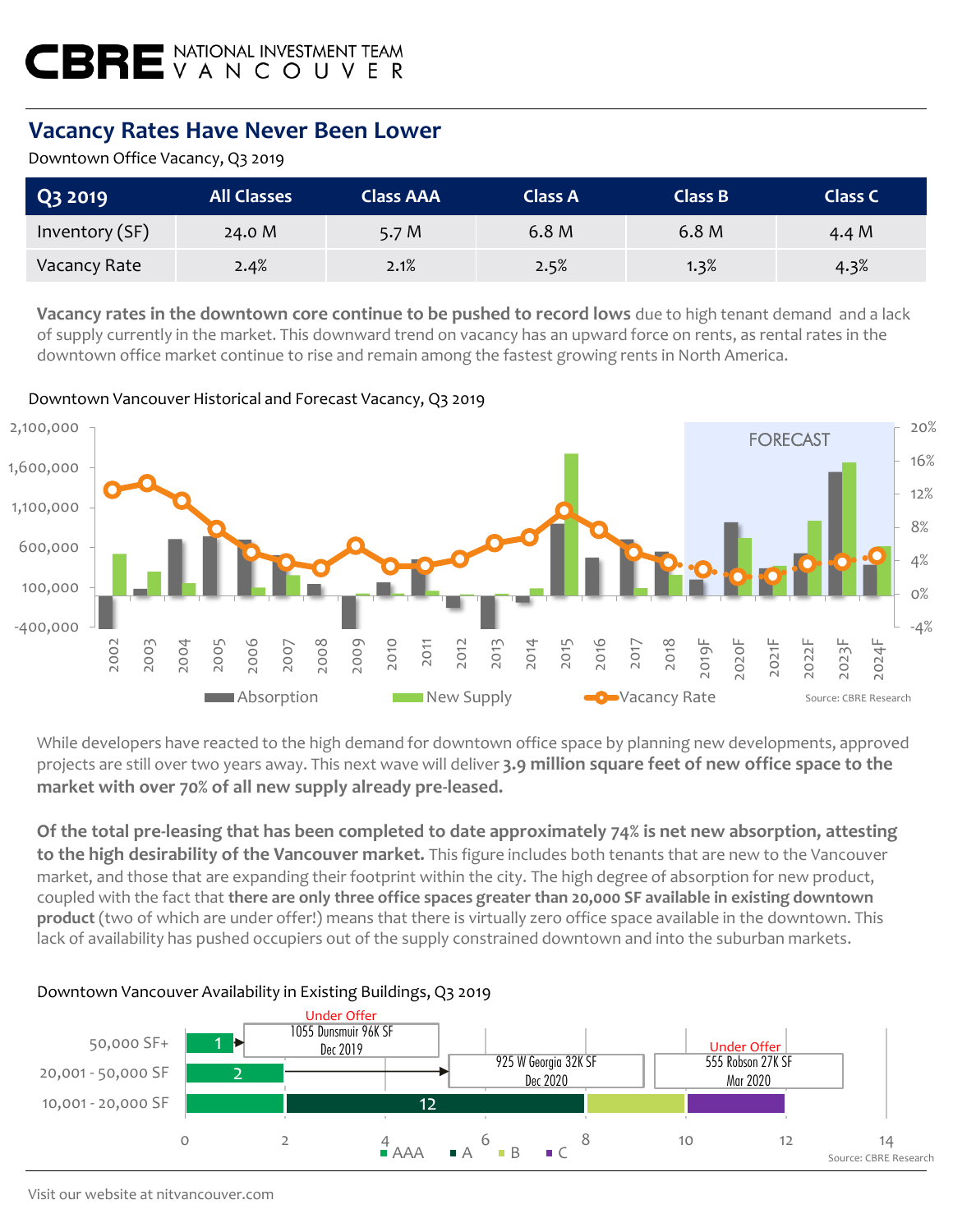## **Vancouver Suburban Office Market**

#### Suburban Office Vacancy, Q3 2019

| Q3 2019      | <b>All Classes</b> | <b>Class AAA</b> | <b>Class A</b> | Class B | <b>Class C</b> |
|--------------|--------------------|------------------|----------------|---------|----------------|
| Area (SF)    | 24.0 M             | 4.7 M            | 8.9 M          | 7.5M    | 2.6M           |
| Vacancy Rate | 5.2%               | 5.9%             | 5.8%           | 4.9%    | 2.5%           |

**The suburban office market has seen growing demand from tenants who are increasingly becoming priced out of the Vancouver downtown core due to limited availability and high rental rates.** Overall vacancy for suburban office dropped 180 bps from a year earlier to 5.2% in Q3 2019, due to increasing demand and despite the introduction of over 827,000 SF of inventory since 2017.

#### Burnaby Office Historical and Forecast Vacancy, Q3 2019



Vacancy rates in Burnaby and Richmond are following the same trend as the downtown, as occupiers are forced to seek office space in suburban markets due to limited availability in the core. Burnaby's vacancy rate fell to **7.5% in Q3 2019, the lowest rate posted in over a decade.** Richmond is currently experiencing its lowest vacancy, **reaching a record low of 4.9% in Q3 2019.** High occupier demand coupled with limited supply is the perfect environment for aggressive rental rate growth.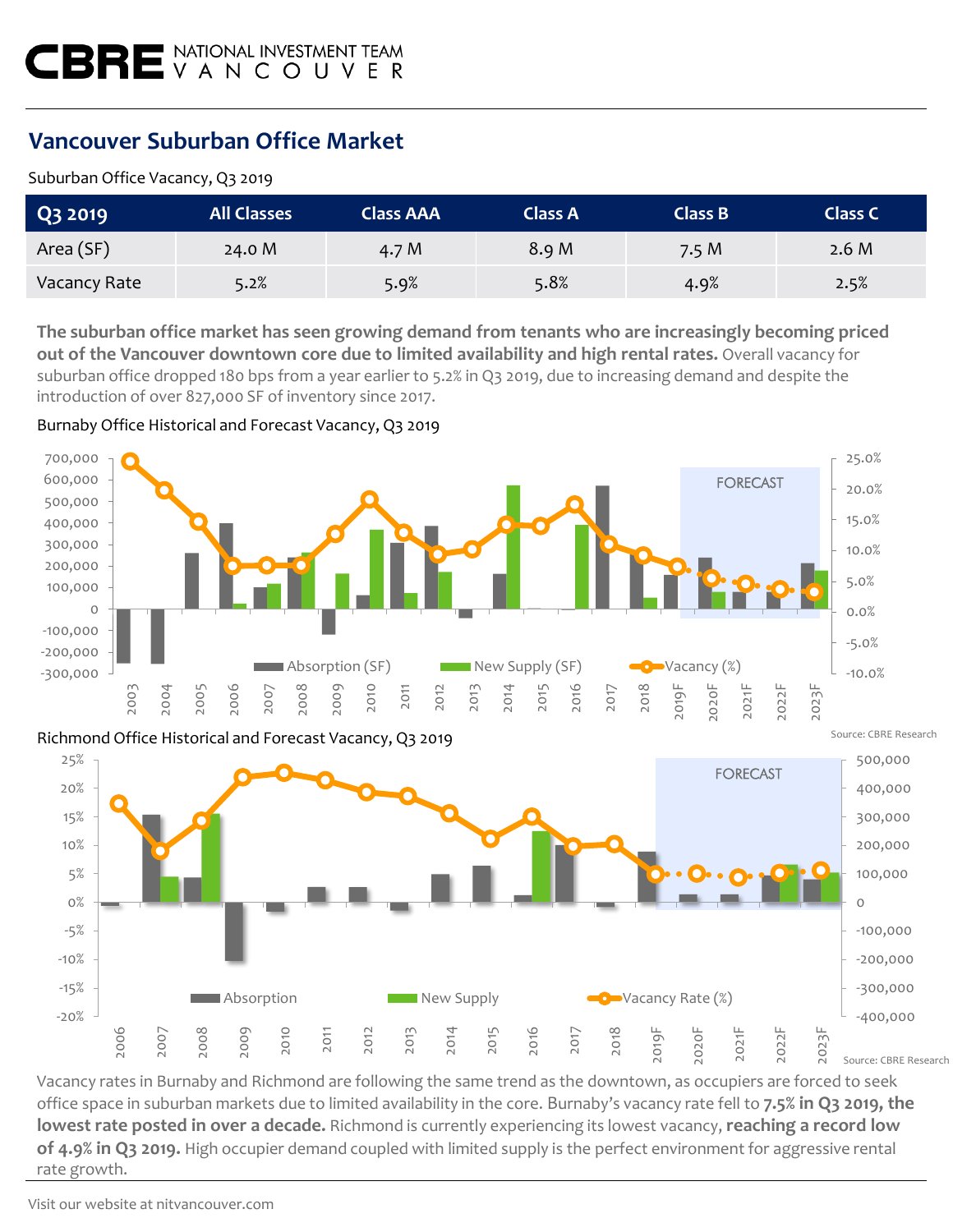## **Declining Vacancy Pushes Rental Rates Higher**

Downtown Vancouver Gross Rental Rates, Q3 2019

| Q3 2019            | Average | <b>Class AAA</b> | Class A | Class B | <b>Class C</b> |
|--------------------|---------|------------------|---------|---------|----------------|
| Gross Rent (\$PSF) | \$55.45 | \$72.17          | \$61.44 | \$51.80 | \$42.30        |

**The perfect storm of high demand and virtually zero supply in the downtown office market have pushed rental rates to historic highs.** The average gross rental rate of all downtown office classes has grown by 46% since 2010 to a current high of \$55.45 PSF.

Downtown Vancouver Office Historical Gross Rent, Q3 2019



Source: CBRE Research

#### Metro Vancouver Suburban Gross Rental Rates, Q3 2019

| Q3 2019            | Average | AAA/A   | В       |         |
|--------------------|---------|---------|---------|---------|
| Gross Rent (\$PSF) | \$38.33 | \$39.51 | \$37.87 | \$30.27 |

#### Metro Vancouver Suburban Office Historical Gross Rent, Q3 2019



**Unprecedented rental rates in the downtown core have forced occupiers to seek greater affordability in the suburbs, correspondingly increasing demand and asking rates for suburban office product.** While rental rates in the suburban office market have undergone significant growth, the discount to downtown rates is still substantial.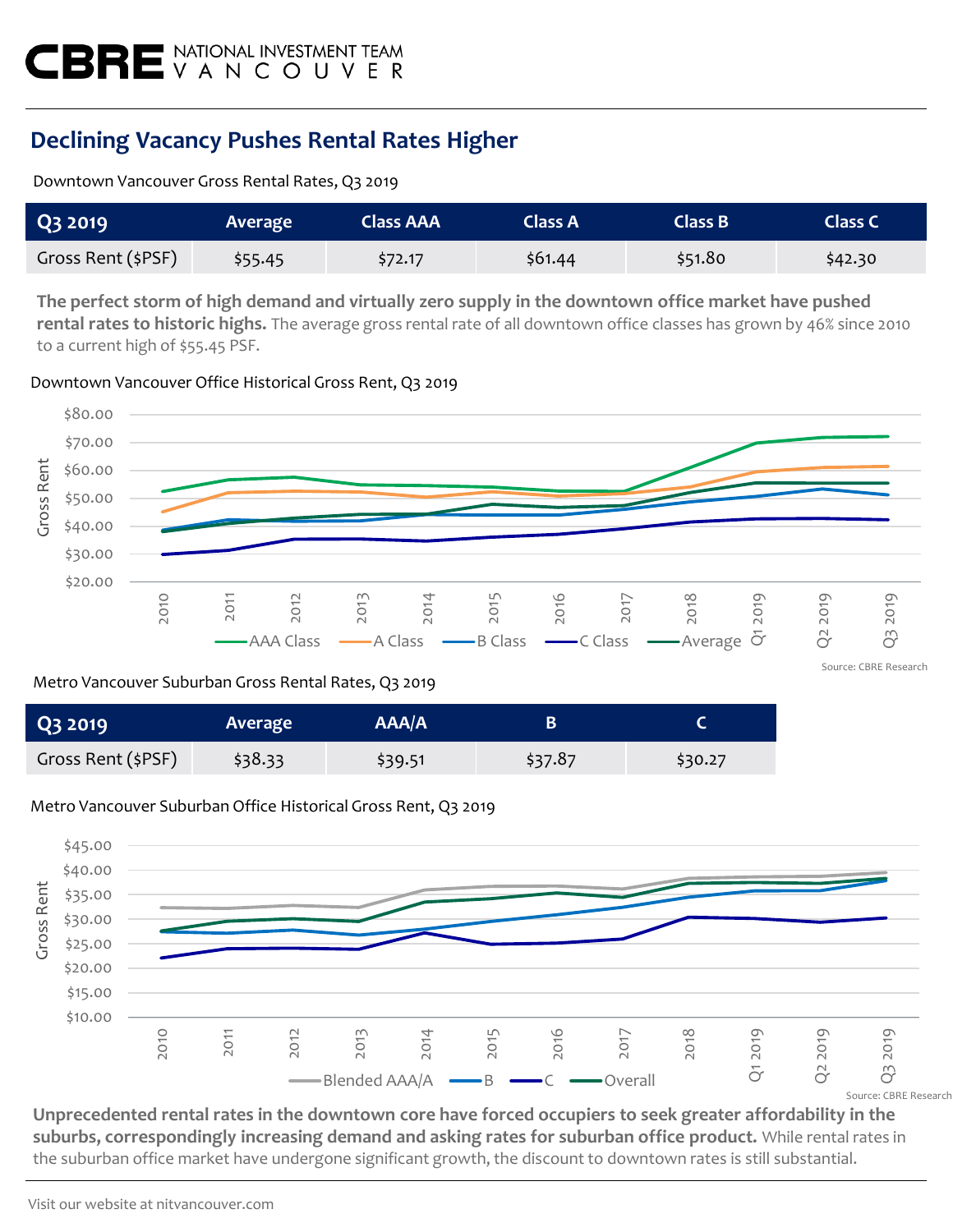## **Gross Rent Differential**

**The gross rent differential between the downtown and suburban office markets continues to grow despite improved suburban real estate fundamentals, further increasing demand for affordable suburban product.**  Average gross rent in the Burnaby and Richmond markets are now discounted approximately 40% - 50% from the average downtown gross rental rate. However, this differential is expected to narrow as high demand pushes vacancy rates to alltime lows in the suburban office market. Landlords will need to increase supply to combat the wave of rising rental rates for occupiers, however high replacement costs for new construction is providing minimal rent relief.





## **Replacement Costs**

**As landlords move to suppress demand through the development of new suburban office product, occupiers will still be faced with the prospect of high gross rental rates.** Due to a variety of factors, including rising construction costs and land values in Metro Vancouver, developers will require future tenants to pay an average gross rental rate of \$54.60 PSF for their project to be economically feasible. This average gross rent required for new product is 45% higher than average gross rental rates of existing suburban office product. Economic rents required for new suburban office developments will ensure a continued runway for increased rental rates in existing suburban office stock.



#### Required Gross Rent of New Construction Suburban Office Proposals | Q3 2019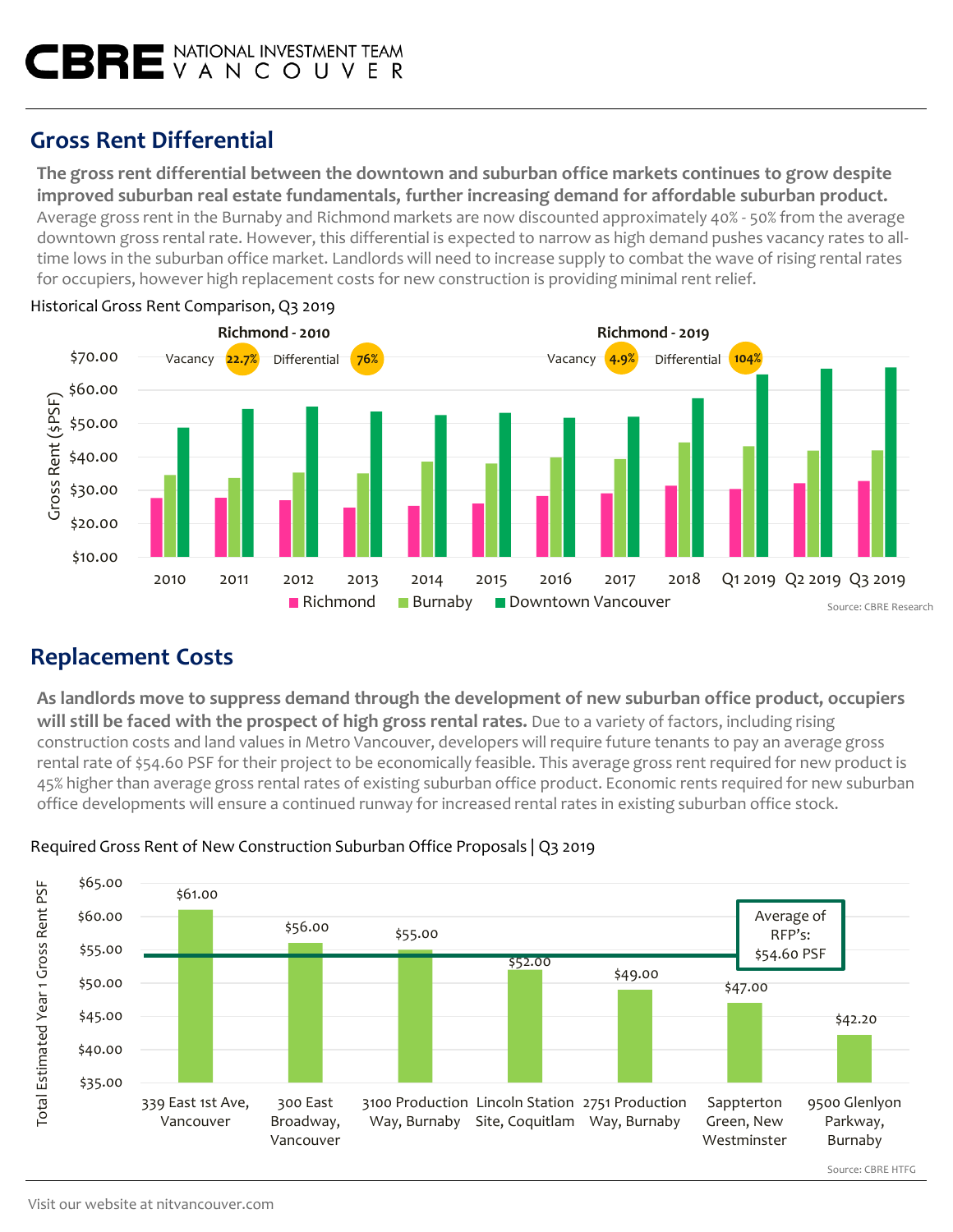## **Premium on Yield**

**Suburban office represents great value as investors can achieve a 50% yield premium over downtown assets, resulting in attractive risk-adjusted returns as demand continues to spillover from the lack of options in the downtown core.** A comparison of recent office transactions in the downtown and suburbs highlights the yield difference investors can expect when deploying capital to each respective market.



**The spread between average downtown and suburban office cap rates is the widest it has been in over a decade.** This provides alpha seeking investors with the opportunity to immediately realize superior returns in the face of strong real estate fundamentals currently being exhibited in the suburban market with the potential for additional returns through value-add opportunities.





### **CBRE BELIEVES SUBURBAN OFFICE INVESTMENT REPRESENTS SIGNIFICANT VALUE TO INVESTORS**